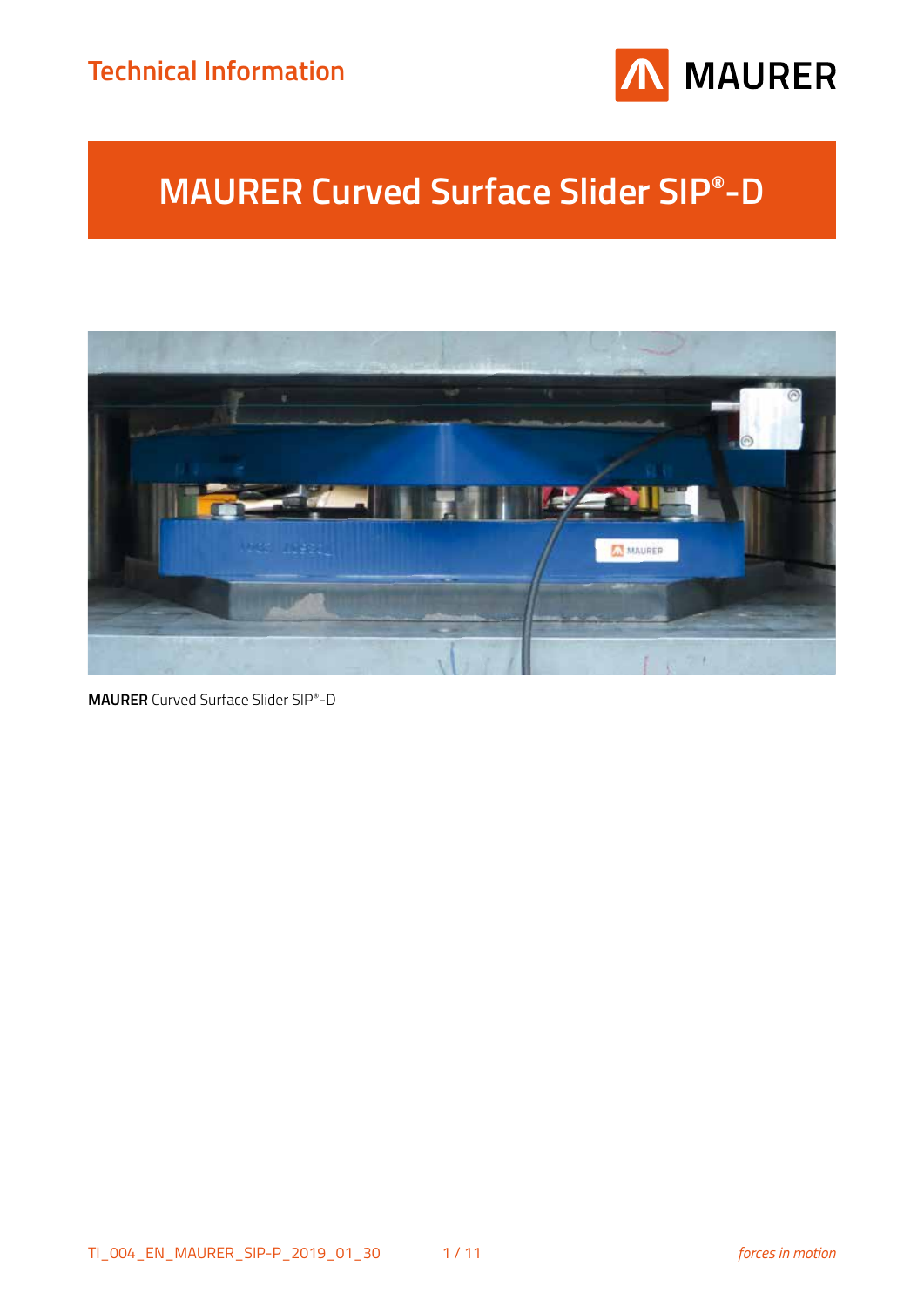

## **MAURER Curved Surface Slider SIP®-D**

The MAURER curved surface slider SIP®-D includes two primary sliding surfaces and a puck in between. The radii and the friction of the two curved sliding surfaces determine the decoupling and damping of the structure. The seismic isolator SIP®-D supports the weight of the superstructure and recentres the building according to the pendulum principle.



The design of the curved surface slider SIP®-D is based on the standards EN 1337-7 ("Spherical and cylindrical PTFE bearings") and EN 15129 ("Anti-seismic devices"); if required, the proof calculations can be performed according to AASHTO and other standards as well. The sliding material MSM® and the sliding alloy MSA® are approved by ETA-06/0131.

The seismic isolators are designed based on the parameters resulting from the seismic analysis, i.e. the vertical load in the non-seismic design situation  $N_{SA}$ , the maximum vertical load in the seismic design situation  $N_{Ed, max'}$  dynamic coefficient of friction  $\mu$ , effective radius  $R_{eff}$  and design displacement d<sub>hd</sub> resulting from the Design Basis Earthquake (DBE); according to EN 1998-2, the displacement capacity due to the Maximum Considered Earthquake (MCE) is  $\gamma_{\sf x}\cdot{\sf d}_{\sf bd}$  with  $\gamma_{\sf x}$ =1.5 for bridges and  $\gamma_{\rm x}$ =1.2 for all other structures. Please note that these displacements do not account for temperature effects on the structure, shrinkage and creep of concrete. Furthermore, the isolator is designed to withstand the vertical overload of 1.3  $N<sub>Sddus6</sub>$  (EN 15129:2018).

The resulting maximum horizontal force F<sub>h</sub> (base shear), effective period T<sub>eff</sub>, effective stiffness k<sub>eff</sub> and effective damping ratio  $\xi_{\text{eff}}$  are given in the subsequent tables for the regular range of the friction coefficient (3% and 5.5%) and effective radius for the DBE. The geometrical dimensions result from the displacement capacity of the isolator due to the MCE. The table data should be used for preliminary design purposes only.

The load transfer to the components (concrete) must be checked project-related.

On request, MAURER will perform seismic analysis to optimize the isolation system. This is done by either the linear modal analysis or the non-linear time history analysis. For these computations, the following data are required:

- response spectra of the DBE and MCE
- locking wind load
- max. tolerated isolator shear force
- max. tolerated absolute structural acceleration, max. tolerated inter-story drift
- vertical loads on all isolators:  $N_{sd}$  and  $N_{Edmax}$
- max. tolerated spatial dimensions of isolators

**→> LEGEND:** ● Building constructions **A** SIP®-D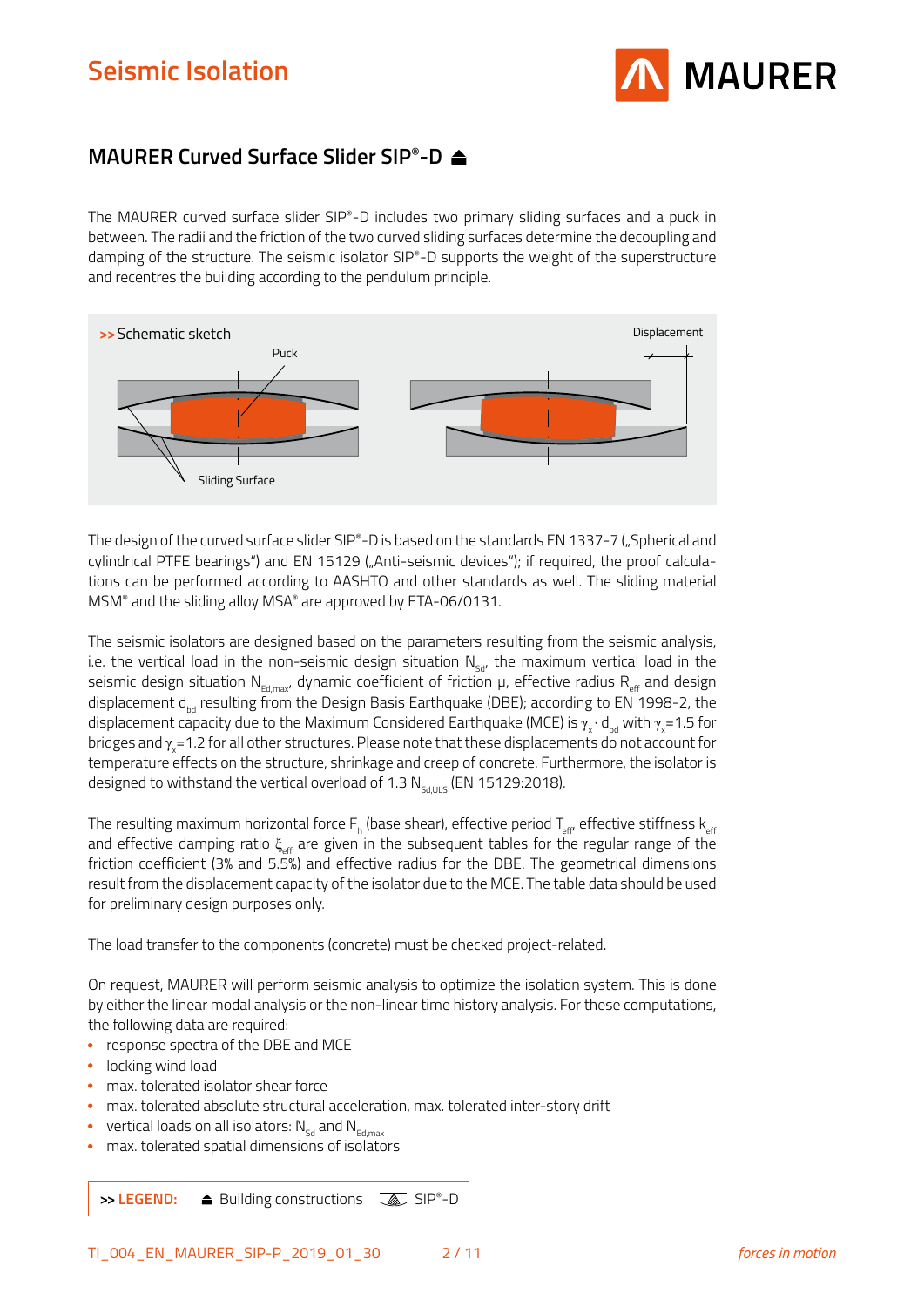

## **Nomenclature:**

- $N_{sd}$  = maximum vertical load in non-seismic design situation
- $N_{Fd, max}$  = maximum vertical load in seismic design situation
- $d_{\text{bd}}$  = displacement capacity for earthquake
- $\mu$  = dynamic coefficient of friction
- $R_{\text{eff}}$  = effective radius
- $T_{\text{eff}}$  = effective period at d<sub>bd</sub>
- $F_{h}$ = horizontal force
- $k_{\text{eff}}$  = effective stiffness at d<sub>bd</sub>
- $\xi_{\text{eff}}$  = effective damping ratio at d<sub>bd</sub>
- $A = width of square bottom / top bearing plate$
- $B = width \, \text{across corner of square bottom}$  / top bearing plate
- H = minimum isolator height (puck in center position)







## **Labelling:**

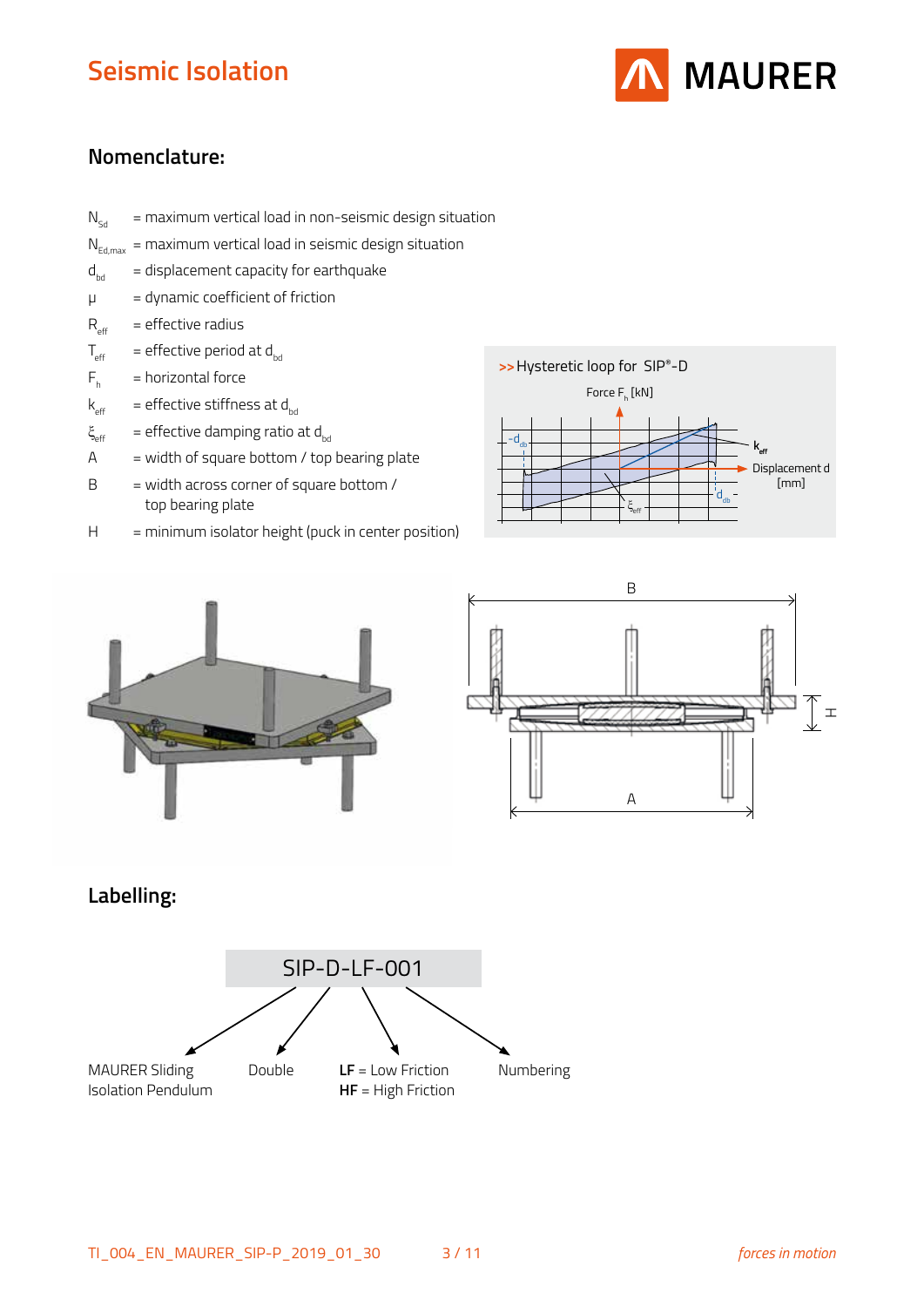

### **Relevant characteristics and dimensions of MAURER Curved Surface Sliders SIP®-D**

#### **>> Horizontal displacement d<sub>bd</sub> = 150 mm**

Dynamic coefficient of friction **μ: 3.0%**, effective radius **R**<sub>eff</sub>: **1.5 m** 

| $N_{sd}$ | $N_{Ed, max}$ | l <sub>eff</sub> | $F_h$ | $K_{\text{eff}}$ | ٤<br>eff" | A    | в    | н    |                               |                |
|----------|---------------|------------------|-------|------------------|-----------|------|------|------|-------------------------------|----------------|
| [MN]     | [MN]          | [sec]            | [kN]  | [kN/m]           | [%]       | [mm] | [mm] | [mm] | ᄄ<br>پے                       | Designation    |
| 1.00     | 1.70          | 2.15             | 131   | 867              | 14.69     | 380  | 540  | 150  | 등                             | $SIP-D-LF-001$ |
| 2.50     | 4.75          | 2.15             | 327   | 2167             | 14.69     | 470  | 670  | 180  | 흉                             | $SIP-D-LF-002$ |
| 4.00     | 7.80          | 2.15             | 523   | 3467             | 14.69     | 530  | 750  | 210  | $\overline{\phantom{a}}$<br>ட | $SIP-D-LF-003$ |
| 6.25     | 12.20         | 2.15             | 818   | 5417             | 14.69     | 600  | 850  | 240  | 3                             | $SIP-D-LF-004$ |
| 8.50     | 17.00         | 2.15             | 1112  | 7367             | 14.69     | 670  | 950  | 270  | ۰                             | $SIP-D-LF-005$ |
| 10.50    | 20.50         | 2.15             | 1373  | 9100             | 14.69     | 710  | 1010 | 300  |                               | SIP-D-LF-006   |

#### **>> Horizontal displacement d**<sub>bd</sub> = 150 mm

Dynamic coefficient of friction **µ: 5.5%**, effective radius **R**<sub>eff</sub>: **1.5 m** 

| $N_{sd}$          | $N_{Ed, max}$ | l <sub>eff</sub> | $\mathsf{F}_\mathsf{h}$ | $K_{\text{eff}}$ | Deff  | A    | B    | н    | ᄄ      | <b>Designation</b> |
|-------------------|---------------|------------------|-------------------------|------------------|-------|------|------|------|--------|--------------------|
| [MN]              | [MN]          | [sec]            | [kN]                    | [kN/m]           | [%]   | [mm] | [mm] | [mm] | Ξ      |                    |
| 1.00 <sub>1</sub> | 3.20          | 1.97             | 156                     | 1033             | 22.59 | 430  | 610  | 160  | ō      | $SIP-D-HF-007$     |
| 2.50              | 8.75          | 1.97             | 390                     | 2583             | 22.59 | 550  | 780  | 210  | ÷.     | $SIP-D-HF-008$     |
| 4.00              | 14.40         | 1.97             | 624                     | 4133             | 22.59 | 630  | 900  | 250  | Έ<br>ட | $SIP-D-HF-009$     |
| 6.25              | 22.50         | 1.97             | 975                     | 6458             | 22.59 | 730  | 1040 | 300  | 딊      | $SIP-D-HF-010$     |
| 8.50              | 29.30         | 1.97             | 1326                    | 8783             | 22.59 | 810  | 1150 | 340  | 量      | $SIP-D-HF-011$     |
| 10.50             | 36.20         | 1.97             | 1639                    | 10850            | 22.59 | 870  | 1240 | 380  |        | $SIP-D-HF-012$     |

#### >> **Horizontal displacement d**<sub>bd</sub> = 150 mm

Dynamic coefficient of friction **µ: 3.0%**, effective radius **R**<sub>eff</sub>: 2.0 m

| $N_{\text{Sd}}$ | $N_{Ed, max}$ | ∎ eff | $F_h$ | $K_{\text{eff}}$ | ٤<br><b>Peff</b> | A    | в    | н    |              |                    |
|-----------------|---------------|-------|-------|------------------|------------------|------|------|------|--------------|--------------------|
| [MN]            | [MN]          | [sec] | [kN]  | [kN/m]           | [%]              | [mm] | [mm] | [mm] | 冚<br>پے      | <b>Designation</b> |
| 1.00            | 2.00          | 2.40  | 105   | 700              | 18.19            | 380  | 540  | 140  | c<br>$\circ$ | $SIP-D-HF-013$     |
| 2.50            | 5.50          | 2.40  | 263   | 1750             | 18.19            | 470  | 670  | 170  | ÷.           | $SIP-D-HF-014$     |
| 4.00            | 9.40          | 2.40  | 422   | 2800             | 18.19            | 530  | 750  | 190  | Έ<br>ட       | $SIP-D-HF-015$     |
| 6.25            | 14.40         | 2.40  | 659   | 4375             | 18.19            | 600  | 850  | 220  | 3            | $SIP-D-HF-016$     |
| 8.50            | 20.00         | 2.40  | 896   | 5950             | 18.19            | 670  | 950  | 250  | ۰            | $SIP-D-HF-017$     |
| 10.50           | 24.15         | 2.40  | 1107  | 7350             | 18.19            | 710  | 1010 | 260  |              | $SIP-D-HF-018$     |

#### **>> Horizontal displacement d<sub>bd</sub> = 150 mm**

Dynamic coefficient of friction **µ: 5.5%**, effective radius **R**<sub>eff</sub>: 2.0 m

| $N_{sd}$ | $N_{Ed, max}$ | ∎ eff | $F_h$ | $K_{\text{eff}}$ | ٣<br><b>Peff</b> | A    | в    | н    | ᄄ       |                |
|----------|---------------|-------|-------|------------------|------------------|------|------|------|---------|----------------|
| [MN]     | [MN]          | [sec] | [kN]  | [kN/m]           | [%]              | [mm] | [mm] | [mm] | 王       | Designation    |
| 00.1     | 3.95          | 2.15  | 131   | 867              | 26.93            | 430  | 610  | 160  | 등       | $SIP-D-HF-019$ |
| 2.50     | 10.00         | 2.15  | 326   | 2167             | 26.93            | 540  | 770  | 200  | 흉       | $SIP-D-HF-020$ |
| 4.00     | 16.80         | 2.15  | 522   | 3467             | 26.93            | 630  | 900  | 220  | ∵⊑<br>ட | $SIP-D-HF-021$ |
| 6.25     | 26.60         | 2.15  | 816   | 5417             | 26.93            | 730  | 1040 | 270  | 딊       | $SIP-D-HF-022$ |
| 8.50     | 35.30         | 2.15  | 1109  | 7367             | 26.93            | 810  | 1150 | 310  | 量       | $SIP-D-HF-023$ |
| 10.50    | 42.00         | 2.15  | 1370  | 9100             | 26.93            | 870  | 1240 | 350  |         | $SIP-D-HF-024$ |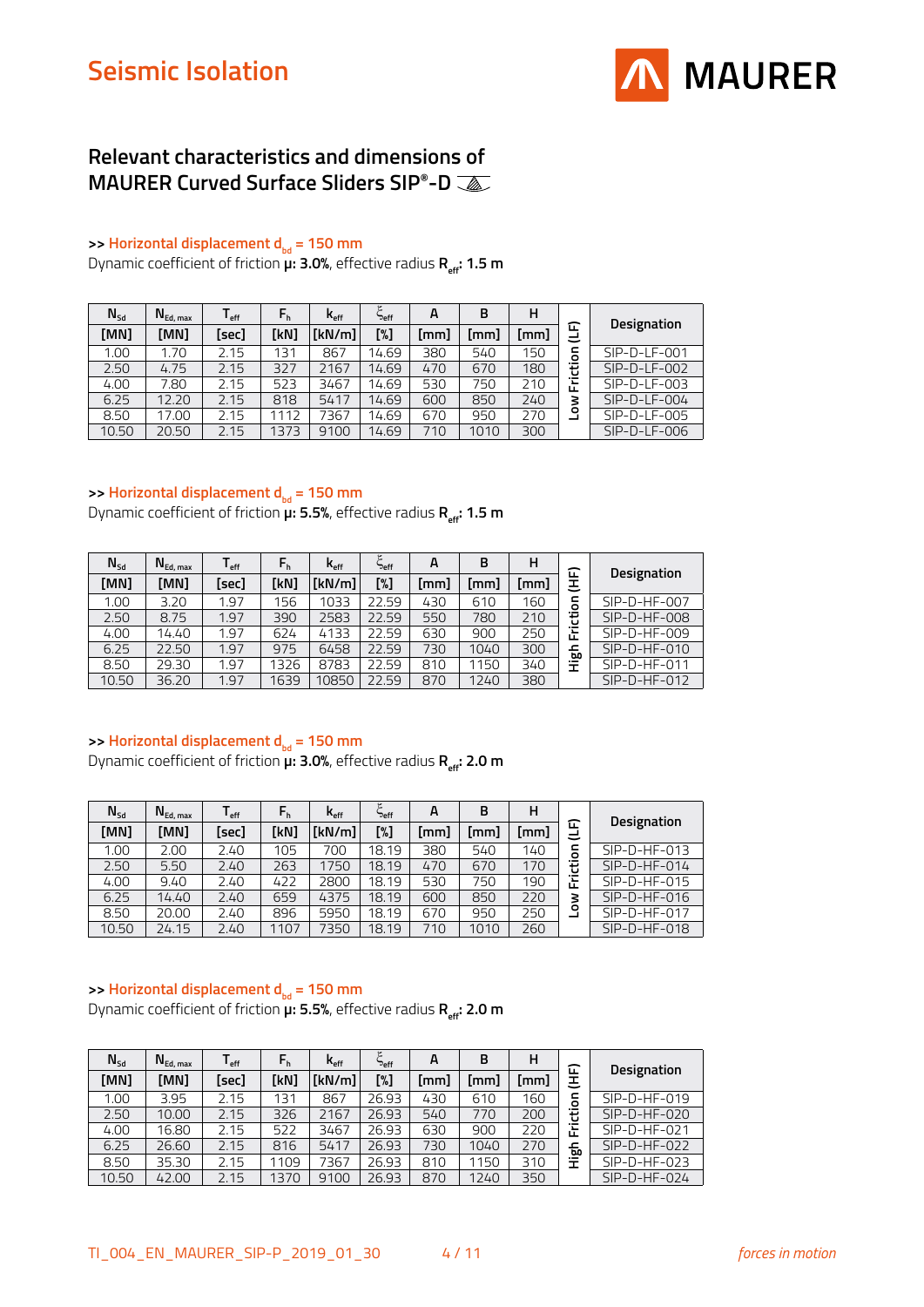

### **Relevant characteristics and dimensions of MAURER Curved Surface Sliders SIP®-D**

#### **>> Horizontal displacement d<sub>bd</sub> = 150 mm**

Dynamic coefficient of friction **μ: 3.0%**, effective radius **R**<sub>eff</sub>: **3.0 m** 

| $N_{sd}$ | $N_{Ed, max}$ | l <sub>eff</sub> | $F_h$ | $K_{\text{eff}}$ | ٤<br>eff" | A    | в    | н    |                               |                |
|----------|---------------|------------------|-------|------------------|-----------|------|------|------|-------------------------------|----------------|
| [MN]     | [MN]          | [sec]            | [kN]  | [kN/m]           | [%]       | [mm] | [mm] | [mm] | ᄄ                             | Designation    |
| 1.00     | 2.40          | 2.75             | 80    | 533              | 23.87     | 380  | 540  | 120  | 등                             | $SIP-D-LF-025$ |
| 2.50     | 6.50          | 2.75             | 200   | 1333             | 23.87     | 470  | 670  | 150  | 흉                             | $SIP-D-LF-026$ |
| 4.00     | 10.80         | 2.75             | 321   | 2133             | 23.87     | 530  | 750  | 180  | $\overline{\phantom{0}}$<br>正 | SIP-D-LF-027   |
| 6.25     | 16.90         | 2.75             | 501   | 3333             | 23.87     | 600  | 850  | 200  | 3                             | $SIP-D-LF-028$ |
| 8.50     | 23.80         | 2.75             | 681   | 4533             | 23.87     | 670  | 950  | 220  | ۰                             | $SIP-D-LF-029$ |
| 10.50    | 28.35         | 2.75             | 841   | 5600             | 23.87     | 710  | 1010 | 240  |                               | SIP-D-LF-030   |

#### **>> Horizontal displacement d<sub>bd</sub> = 150 mm**

Dynamic coefficient of friction **µ: 3.0%**, effective radius **R**<sub>eff</sub>: 4.0 **m** 

| $N_{\text{Sd}}$ | $N_{Ed, max}$ | ∎ eff | $F_h$ | $\mathsf{k}_{\scriptscriptstyle\mathsf{eff}}$ | Deff  | A    | B    | н    |                                    | <b>Designation</b> |
|-----------------|---------------|-------|-------|-----------------------------------------------|-------|------|------|------|------------------------------------|--------------------|
| [MN]            | [MN]          | [sec] | [kN]  | [kN/m]                                        | [%]   | [mm] | [mm] | [mm] | ᄄ<br>=                             |                    |
| 1.00            | 2.60          | 2.99  | 68    | 450                                           | 28.29 | 380  | 540  | 130  | c<br>ō                             | SIP-D-LF-031       |
| 2.50            | 6.90          | 2.99  | 169   | 1125                                          | 28.29 | 470  | 670  | 150  | ŧ                                  | $SIP-D-LF-032$     |
| 4.00            | 11.60         | 2.99  | 270   | 1800                                          | 28.29 | 530  | 750  | 170  | $\overline{\phantom{0}}$<br>Æ<br>ட | $SIP-D-LF-033$     |
| 6.25            | 18.10         | 2.99  | 422   | 2813                                          | 28.29 | 600  | 850  | 190  | š                                  | $SIP-D-LF-034$     |
| 8.50            | 25.10         | 2.99  | 574   | 3825                                          | 28.29 | 670  | 950  | 210  | ۰                                  | SIP-D-LF-035       |
| 10.50           | 31.00         | 2.99  | 709   | 4725                                          | 28.29 | 710  | 1010 | 230  |                                    | $SIP-D-LF-036$     |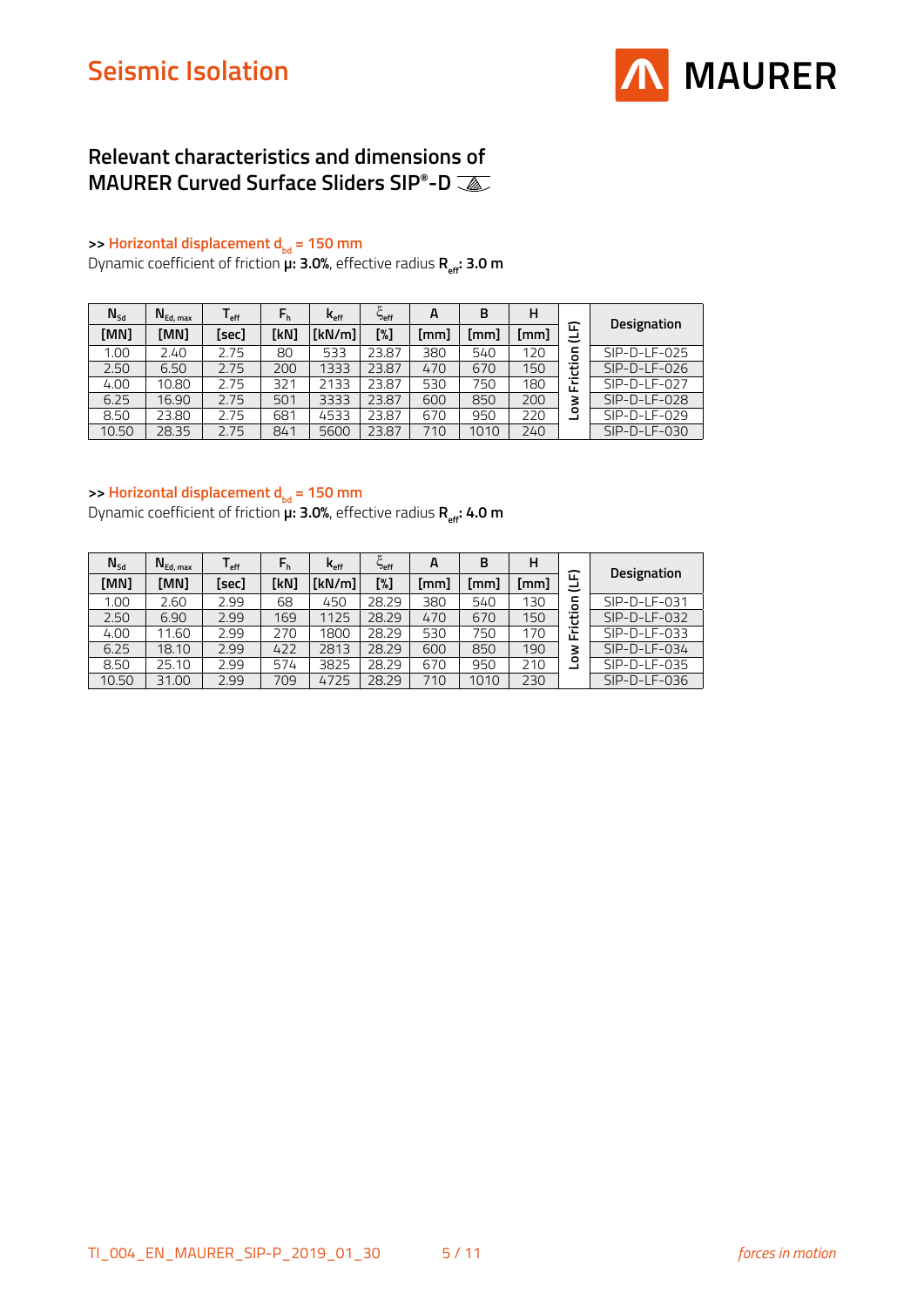

### **Relevant characteristics and dimensions of MAURER Curved Surface Sliders SIP®-D**

#### **>> Horizontal displacement d<sub>bd</sub> = 300 mm**

Dynamic coefficient of friction **μ: 5.5%**, effective radius **R**<sub>eff</sub>: **2.0 m** 

| $N_{sd}$ | $N_{Ed, max}$ | l <sub>eff</sub> | $F_h$ | $K_{\text{eff}}$ | <b>Peff</b> | A    | в    | н    | 企                                    |                |
|----------|---------------|------------------|-------|------------------|-------------|------|------|------|--------------------------------------|----------------|
| [MN]     | [MN]          | [sec]            | [kN]  | [kN/m]           | [%]         | [mm] | [mm] | [mm] | 王                                    | Designation    |
| 1.00     | 2.15          | 2.43             | 208   | 683              | 17.08       | 610  | 870  | 200  | 등                                    | $SIP-D-HF-101$ |
| 2.50     | 6.40          | 2,43             | 520   | 1708             | 17.08       | 720  | 1020 | 230  | 흉                                    | $SIP-D-HF-102$ |
| 4.00     | 10.60         | 2,43             | 832   | 2733             | 17.08       | 810  | 1150 | 270  | 岀                                    | $SIP-D-HF-103$ |
| 6.25     | 17.50         | 2,43             | 1300  | 4271             | 17.08       | 910  | 1290 | 320  | ᅩ<br>60                              | $SIP-D-HF-104$ |
| 8.50     | 22.50         | 2,43             | 1768  | 5808             | 17.08       | 990  | 1410 | 370  | $\overline{\phantom{0}}$<br><b>I</b> | $SIP-D-HF-105$ |
| 10.50    | 27.80         | 2,43             | 2184  | 7175             | 17.08       | 1050 | 1490 | 400  |                                      | $SIP-D-HF-106$ |

#### **>> Horizontal displacement d<sub>bd</sub> = 300 mm**

Dynamic coefficient of friction  $\overline{\mu}$ : **3.0%**, effective radius **R**<sub>eff</sub>: **3.0 m** 

| $N_{sd}$ | $N_{Ed, max}$ | l <sub>eff</sub> | $F_h$ | $\mathsf{k}_{\scriptscriptstyle\mathsf{eff}}$ | $\xi_{\sf eff}$ | A    | B    | н    |                               | Designation    |
|----------|---------------|------------------|-------|-----------------------------------------------|-----------------|------|------|------|-------------------------------|----------------|
| [MN]     | [MN]          | [sec]            | [kN]  | [kN/m]                                        | [%]             | [mm] | [mm] | [mm] | ᄄ<br>=                        |                |
| 1.00     | 1.60          | 3.05             | 131   | 433                                           | 14.69           | 560  | 800  | 160  | ō                             | $SIP-D-LF-107$ |
| 2.50     | 4.60          | 3.05             | 327   | 1083                                          | 14.69           | 650  | 920  | 180  | 흉                             | $SIP-D-LF-108$ |
| 4.00     | 7.80          | 3.05             | 523   | 1733                                          | 14.69           | 710  | 1010 | 210  | $\overline{\phantom{0}}$<br>岀 | SIP-D-LF-109   |
| 6.25     | 12.50         | 3.05             | 818   | 2708                                          | 14.69           | 780  | 1110 | 230  | 3                             | $SIP-D-LF-110$ |
| 8.50     | 17.40         | 3.05             | 1112  | 3683                                          | 14.69           | 850  | 1210 | 250  | ۰                             | $SIP-D-LF-111$ |
| 10.50    | 21.50         | 3.05             | 1373  | 4550                                          | 14.69           | 890  | 1260 | 270  |                               | $SIP-D-LF-112$ |

#### >> **Horizontal displacement d**<sub>bd</sub> = 300 mm

Dynamic coefficient of friction **µ: 5.5%**, effective radius **R**<sub>eff</sub>: **3.0 m** 

| $N_{\text{Sd}}$ | $N_{Ed, max}$ | l <sub>eff</sub> | $F_h$ | $K_{\text{eff}}$ | ٣<br><b>Peff</b> | A    | B    | н    | 冚                             | <b>Designation</b> |
|-----------------|---------------|------------------|-------|------------------|------------------|------|------|------|-------------------------------|--------------------|
| [MN]            | [MN]          | [sec]            | [kN]  | [kN/m]           | [%]              | [mm] | [mm] | [mm] | 王                             |                    |
| 1.00            | 3.15          | 2.79             | 156   | 517              | 22.59            | 610  | 870  | 170  | c<br>$\circ$                  | $SIP-D-HF-113$     |
| 2.50            | 9.00          | 2.79             | 390   | 1292             | 22.59            | 720  | 1020 | 210  | Φ                             | $SIP-D-HF-114$     |
| 4.00            | 14.80         | 2.79             | 624   | 2067             | 22.59            | 810  | 1150 | 240  | Ē                             | $SIP-D-HF-115$     |
| 6.25            | 23.75         | 2.79             | 975   | 3229             | 22.59            | 910  | 1290 | 270  | 딊                             | $SIP-D-HF-116$     |
| 8.50            | 31.90         | 2.79             | 1326  | 4392             | 22.59            | 990  | 1410 | 310  | $\overline{\phantom{0}}$<br>᠇ | $SIP-D-HF-117$     |
| 10.50           | 39.40         | 2.79             | 1639  | 5425             | 22.59            | 1050 | 1490 | 340  |                               | $SIP-D-HF-118$     |

#### **>> Horizontal displacement d<sub>bd</sub> = 300 mm**

Dynamic coefficient of friction  $\overline{\mu}$ : **3.0%**, effective radius **R**<sub>eff</sub>: **4.0 m** 

| $N_{sd}$ | $N_{Ed, max}$ | ∎ eff | $F_h$ | $K_{\rm eff}$ | s<br><b>Peff</b> | A    | в    | н    | ∽                                  |                |
|----------|---------------|-------|-------|---------------|------------------|------|------|------|------------------------------------|----------------|
| [MN]     | [MN]          | [sec] | [kN]  | [kN/m]        | [%]              | [mm] | [mm] | [mm] | پے                                 | Designation    |
| 1.00     | 2.00          | 3.39  | 105   | 350           | 18.19            | 560  | 800  | 150  | c<br>ō                             | $SIP-D-LF-119$ |
| 2.50     | 5.50          | 3.39  | 263   | 875           | 18.19            | 650  | 920  | 170  | ŧ                                  | $SIP-D-LF-120$ |
| 4.00     | 9.40          | 3.39  | 422   | 1400          | 18.19            | 710  | 1010 | 190  | $\overline{\phantom{0}}$<br>≖<br>ட | SIP-D-LF-121   |
| 6.25     | 14.70         | 3.39  | 659   | 2188          | 18.19            | 780  | 1110 | 210  | 3                                  | $SIP-D-LF-122$ |
| 8.50     | 20.40         | 3.39  | 896   | 2975          | 18.19            | 850  | 1210 | 230  | ۰                                  | $SIP-D-LF-123$ |
| 10.50    | 25.20         | 3.39  | 1107  | 3675          | 18.19            | 890  | 1260 | 250  |                                    | $SIP-D-LF-124$ |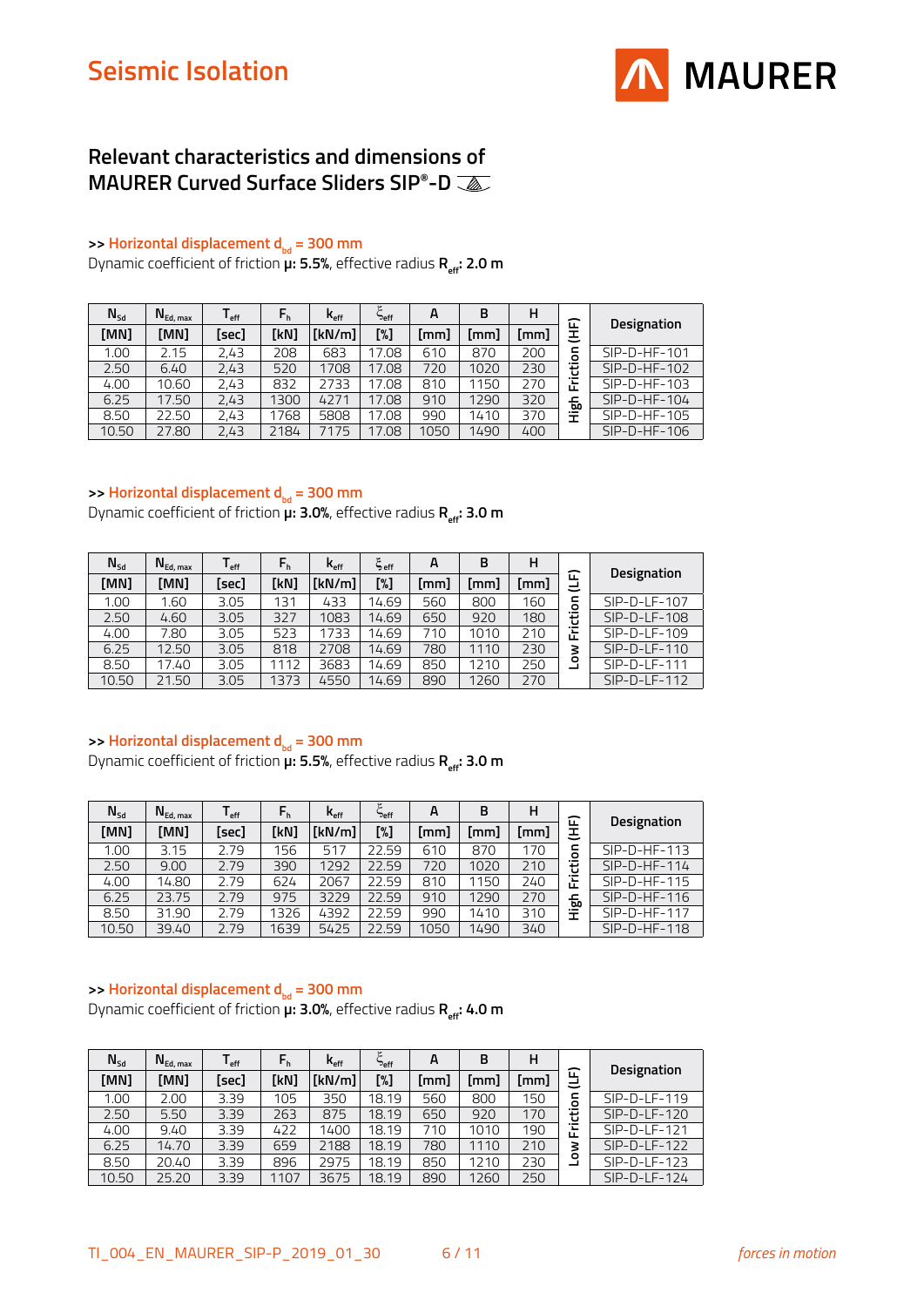

### **Relevant characteristics and dimensions of MAURER Curved Surface Sliders SIP®-D**

#### **>> Horizontal displacement d<sub>bd</sub> = 300 mm**

Dynamic coefficient of friction **µ**: **5.5%**, effective radius **R**<sub>et</sub>: **4.0 m** 

| $N_{sd}$          | $N_{Ed, max}$ | l <sub>eff</sub> | $F_h$ | $K_{\text{eff}}$ | $\tilde{\phantom{a}}$<br><b>Peff</b> | A    | в    | н    | 冚                              |                |
|-------------------|---------------|------------------|-------|------------------|--------------------------------------|------|------|------|--------------------------------|----------------|
| [MN]              | [MN]          | [sec]            | [kN]  | [kN/m]           | [%]                                  | (mm) | [mm] | [mm] | 王                              | Designation    |
| 1.00 <sub>1</sub> | 3.80          | 3.05             | 131   | 433              | 26.93                                | 610  | 870  | 160  | 등                              | $SIP-D-HF-125$ |
| 2.50              | 10.60         | 3.05             | 326   | 1083             | 26.93                                | 720  | 1020 | 190  | 흉                              | $SIP-D-HF-126$ |
| 4.00              | 17.40         | 3.05             | 522   | 1733             | 26.93                                | 810  | 1150 | 220  | $\overline{\phantom{0}}$<br>岀  | $SIP-D-HF-127$ |
| 6.25              | 27.50         | 3.05             | 816   | 2708             | 26.93                                | 910  | 1290 | 260  | ᅩ<br>ம                         | $SIP-D-HF-128$ |
| 8.50              | 37.40         | 3.05             | 1109  | 3683             | 26.93                                | 990  | 1410 | 290  | $\overline{\phantom{0}}$<br>Ŧ. | $SIP-D-HF-129$ |
| 10.50             | 46.20         | 3.05             | 1370  | 4550             | 26.93                                | 1050 | 1490 | 320  |                                | $SIP-D-HF-130$ |

#### **>> Horizontal displacement d<sub>bd</sub> = 300 mm**

Dynamic coefficient of friction **µ: 3.0%**, effective radius **R**<sub>eff</sub>: 5.0 m

| $N_{\text{Sd}}$ | $N_{Ed, max}$ | l <sub>eff</sub> | $F_h$ | $K_{\text{eff}}$ | <b>Peff</b> | A    | в    | н    |              |                |
|-----------------|---------------|------------------|-------|------------------|-------------|------|------|------|--------------|----------------|
| [MN]            | [MN]          | [sec]            | [kN]  | [kN/m]           | [%]         | [mm] | [mm] | [mm] | ᄄ<br>پے      | Designation    |
| 1.00            | 2.20          | 3.66             | 90    | 300              | 21.22       | 560  | 800  | 140  | ⊂<br>$\circ$ | $SIP-D-LF-131$ |
| 2.50            | 6.10          | 3.66             | 226   | 750              | 21.22       | 650  | 920  | 160  | Φ<br>ن       | $SIP-D-LF-132$ |
| 4.00            | 10.40         | 3.66             | 361   | 1200             | 21.22       | 710  | 1010 | 180  | ∵⊏<br>Œ      | $SIP-D-LF-133$ |
| 6.25            | 16.25         | 3.66             | 564   | 1875             | 21.22       | 780  | 1110 | 200  | 3            | $SIP-D-LF-134$ |
| 8.50            | 22.50         | 3.66             | 767   | 2550             | 21.22       | 850  | 1210 | 220  | ۰            | SIP-D-LF-135   |
| 10.50           | 27.80         | 3.66             | 947   | 3150             | 21.22       | 890  | 1260 | 240  |              | $SIP-D-LF-136$ |

#### >> **Horizontal displacement d**<sub>bd</sub> = 300 mm

Dynamic coefficient of friction **µ: 5.5%**, effective radius **R**<sub>eff</sub>: **5.0 m** 

| $N_{sd}$ | $N_{Ed, max}$ | l <sub>eff</sub> | $F_h$ | $\mathsf{k}_{\scriptscriptstyle\mathsf{eff}}$ | ٤<br>eff= | A    | B    | н    | ᄄ                                  |                |
|----------|---------------|------------------|-------|-----------------------------------------------|-----------|------|------|------|------------------------------------|----------------|
| [MN]     | [MN]          | [sec]            | [kN]  | [kN/m]                                        | [%]       | (mm) | [mm] | (mm) | 王                                  | Designation    |
| 1.00     | 4.30          | 3.24             | 115   | 383                                           | 30.45     | 610  | 870  | 150  | 등                                  | $SIP-D-HF-137$ |
| 2.50     | 11.60         | 3.24             | 288   | 958                                           | 30.45     | 720  | 1020 | 190  | Φ<br>ں                             | $SIP-D-HF-138$ |
| 4.00     | 18.80         | 3.24             | 461   | 1533                                          | 30.45     | 810  | 1150 | 210  | $\overline{\phantom{0}}$<br>┶<br>Œ | $SIP-D-HF-139$ |
| 6.25     | 30.00         | 3.24             | 721   | 2396                                          | 30.45     | 910  | 1290 | 250  | 딊                                  | $SIP-D-HF-140$ |
| 8.50     | 40.80         | 3.24             | 980   | 3258                                          | 30.45     | 990  | 1410 | 280  | Ξ                                  | $SIP-D-HF-141$ |
| 10.50    | 50.40         | 3.24             | 1211  | 4025                                          | 30.45     | 1050 | 1490 | 310  |                                    | $SIP-D-HF-142$ |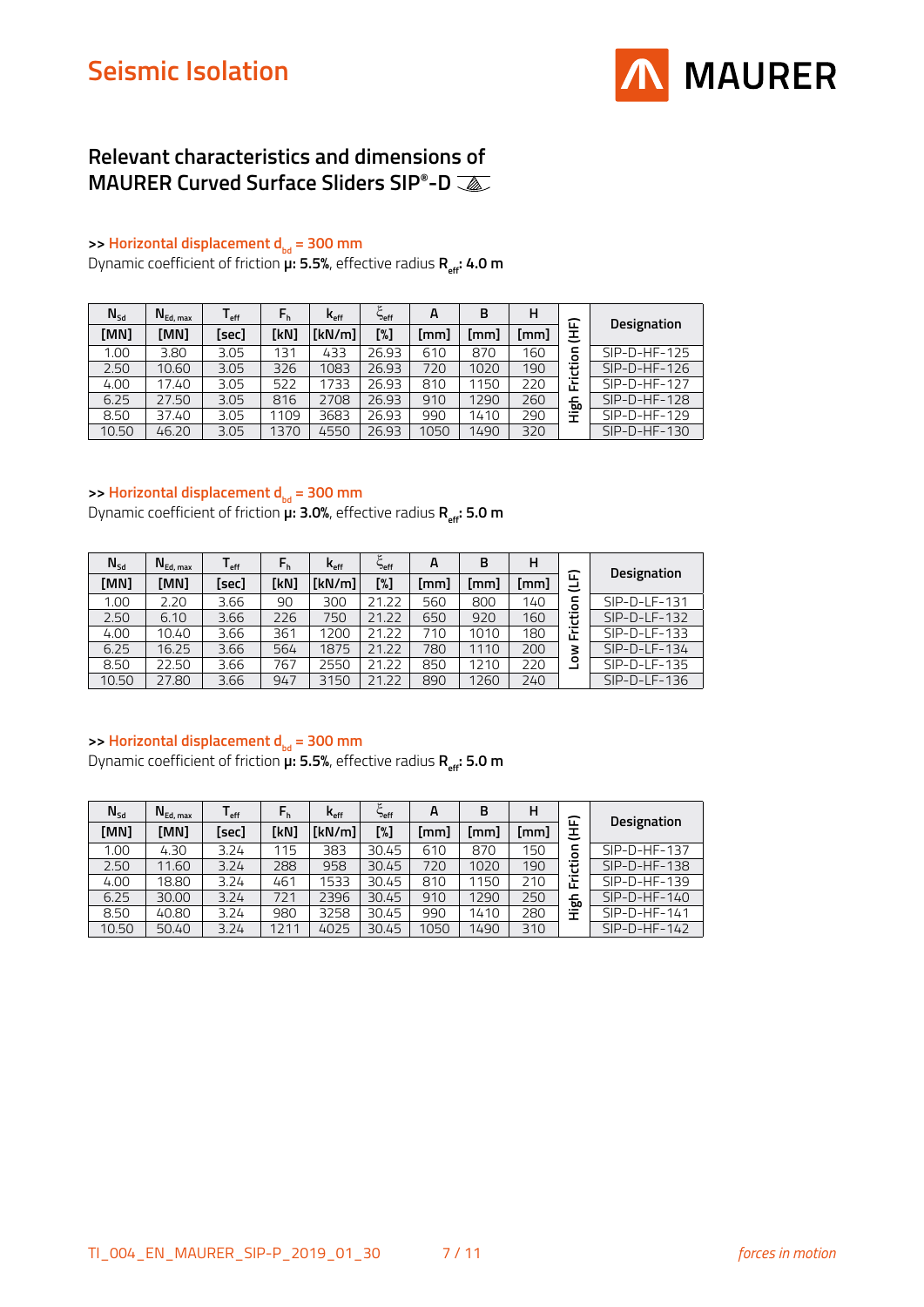

### **Relevant characteristics and dimensions of MAURER Curved Surface Sliders SIP®-D**

#### **>> Horizontal displacement d<sub>bd</sub> = 400 mm**

Dynamic coefficient of friction **μ: 5.5%**, effective radius **R**<sub>eff</sub>: **2.0 m** 

| $N_{sd}$ | $N_{Ed, max}$ | l <sub>eff</sub> | $F_h$ | $\mathsf{k}_{\scriptscriptstyle\sf eff}$ | ٤<br>eff" | A    | в    | н    | 企                              |                |
|----------|---------------|------------------|-------|------------------------------------------|-----------|------|------|------|--------------------------------|----------------|
| [MN]     | [MN]          | [sec]            | [kN]  | [kN/m]                                   | [%]       | [mm] | [mm] | [mm] | Ξ                              | Designation    |
| 1.00     | 1.50          | 2.51             | 261   | 638                                      | 13.73     | 730  | 1040 | 210  | 등                              | $SIP-D-HF-201$ |
| 2.50     | 4.40          | 2.51             | 653   | 1594                                     | 13.73     | 840  | 1190 | 270  | 흉                              | $SIP-D-HF-202$ |
| 4.00     | 7.60          | 2.51             | 1045  | 2550                                     | 13.73     | 930  | 1320 | 310  | ┶<br>ட                         | $SIP-D-HF-203$ |
| 6.25     | 12.20         | 2.51             | 1634  | 3984                                     | 13.73     | 1030 | 1460 | 360  | ᅩ<br>60                        | $SIP-D-HF-204$ |
| 8.50     | 16.60         | 2.51             | 2222  | 5419                                     | 13.73     | 110  | 1570 | 410  | $\overline{\phantom{0}}$<br>Ŧ. | $SIP-D-HF-205$ |
| 10.50    | 21.00         | 2.51             | 2744  | 6694                                     | 13.73     | 170  | 1660 | 450  |                                | $SIP-D-HF-206$ |

#### **>> Horizontal displacement d<sub>bd</sub> = 400 mm**

Dynamic coefficient of friction **µ: 5.5%**, effective radius **R**<sub>eff</sub>: **3.0 m** 

| $N_{\text{Sd}}$ | $N_{Ed, max}$ | l <sub>eff</sub> | $F_h$ | $K_{\text{eff}}$ | c<br>Deff | A    | в    | н    | ᄄ            |                |
|-----------------|---------------|------------------|-------|------------------|-----------|------|------|------|--------------|----------------|
| [MN]            | [MN]          | [sec]            | [kN]  | [kN/m]           | [%]       | [mm] | [mm] | [mm] | 王            | Designation    |
| 00.1            | 2.35          | 2.92             | 191   | 471              | 18.59     | 730  | 1040 | 190  | ⊂<br>$\circ$ | $SIP-D-HF-207$ |
| 2.50            | 7.00          | 2.92             | 476   | 1177             | 18.59     | 840  | 1190 | 220  | Φ            | $SIP-D-HF-208$ |
| 4.00            | 11.80         | 2.92             | 762   | 1883             | 18.59     | 930  | 1320 | 260  | Ē            | $SIP-D-HF-209$ |
| 6.25            | 18.75         | 2.92             | 1191  | 2943             | 18.59     | 1030 | 1460 | 300  | 딊            | $SIP-D-HF-210$ |
| 8.50            | 25.50         | 2.92             | 1619  | 4002             | 18.59     | 1110 | 1570 | 340  | 量            | $SIP-D-HF-211$ |
| 10.50           | 32.00         | 2.92             | 2000  | 4944             | 18.59     | 1170 | 1660 | 370  |              | $SIP-D-HF-212$ |

#### >> **Horizontal displacement d**<sub>bd</sub> = 400 mm

Dynamic coefficient of friction **µ: 3.0%**, effective radius **R**<sub>eff</sub>: 4.0 m

| $N_{\text{Sd}}$ | $N_{Ed, max}$ | ∎ eff | $F_h$ | $K_{\rm eff}$ | ٣<br><b>Peff</b> | A    | в    | н    |              |                    |
|-----------------|---------------|-------|-------|---------------|------------------|------|------|------|--------------|--------------------|
| [MN]            | [MN]          | [sec] | [kN]  | [kN/m]        | [%]              | [mm] | [mm] | [mm] | 冚<br>پے      | <b>Designation</b> |
| 1.00            | 1.60          | 3.52  | 131   | 325           | 14.69            | 680  | 970  | 160  | c<br>$\circ$ | $SIP-D-LF-213$     |
| 2.50            | 4.50          | 3.52  | 327   | 813           | 14.69            | 770  | 1090 | 180  | ŧ            | $SIP-D-LF-214$     |
| 4.00            | 7.80          | 3.52  | 523   | 1300          | 14.69            | 830  | 1180 | 200  | Έ<br>ட       | $SIP-D-LF-215$     |
| 6.25            | 12.50         | 3.52  | 818   | 2031          | 14.69            | 900  | 1280 | 230  | 3            | $SIP-D-LF-216$     |
| 8.50            | 17.40         | 3.52  | 1112  | 2763          | 14.69            | 970  | 1380 | 250  | ۰            | $SIP-D-LF-217$     |
| 10.50           | 21.50         | 3.52  | 1373  | 3413          | 14.69            | 1010 | 1430 | 270  |              | $SIP-D-LF-218$     |

#### **>> Horizontal displacement d<sub>bd</sub> = 400 mm**

Dynamic coefficient of friction **µ: 5.5%**, effective radius **R<sub>eff</sub>: 4.0 m** 

| $N_{sd}$ | $N_{Ed, max}$ | ∎ eff | $F_h$ | $K_{\text{eff}}$ | ٣<br><b>Peff</b> | A    | в    | н    | ᄄ       |                    |
|----------|---------------|-------|-------|------------------|------------------|------|------|------|---------|--------------------|
| [MN]     | [MN]          | [sec] | [kN]  | [kN/m]           | [%]              | [mm] | [mm] | [mm] | 王       | <b>Designation</b> |
| 00.1     | 3.00          | 3.22  | 156   | 388              | 22.59            | 730  | 1040 | 170  | 등       | $SIP-D-HF-219$     |
| 2.50     | 8.75          | 3.22  | 390   | 969              | 22.59            | 840  | 1190 | 210  | 흉       | $SIP-D-HF-220$     |
| 4.00     | 14.80         | 3.22  | 624   | 1550             | 22.59            | 930  | 1320 | 240  | ∵⊑<br>ட | $SIP-D-HF-221$     |
| 6.25     | 23.40         | 3.22  | 975   | 2422             | 22.59            | 1030 | 1460 | 280  | 딊       | $SIP-D-HF-222$     |
| 8.50     | 31.90         | 3.22  | 1326  | 3294             | 22.59            | 1110 | 1570 | 310  | 量       | $SIP-D-HF-223$     |
| 10.50    | 39.90         | 3.22  | 1639  | 4069             | 22.59            | 1170 | 1660 | 330  |         | $SIP-D-HF-224$     |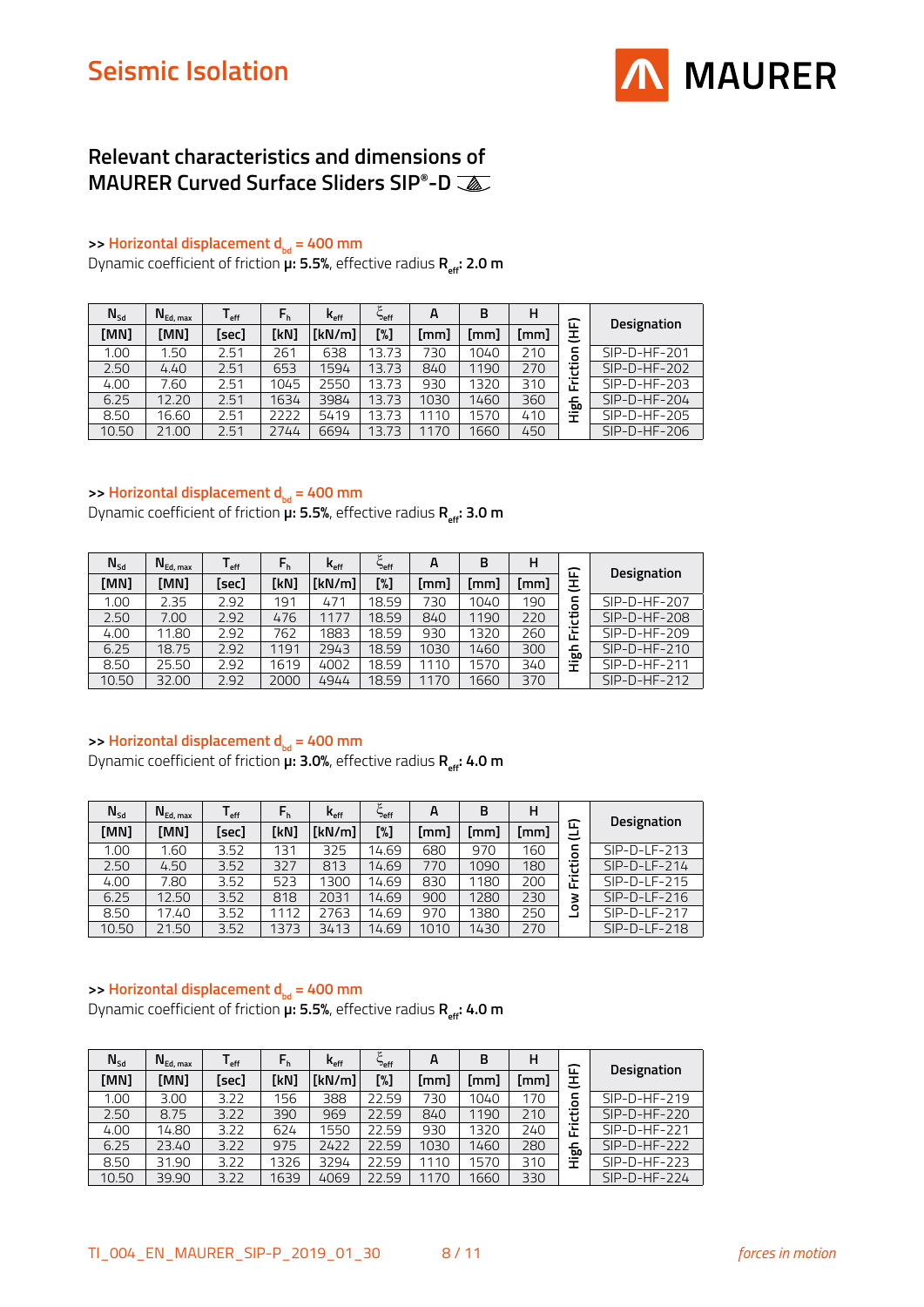

### **Relevant characteristics and dimensions of MAURER Curved Surface Sliders SIP®-D**

#### **>> Horizontal displacement d<sub>bd</sub> = 400 mm**

Dynamic coefficient of friction **μ: 3.0%**, effective radius **R**<sub>eff</sub>: **5.0 m** 

| $N_{sd}$ | $N_{Ed, max}$ | l <sub>eff</sub> | $F_h$ | $\mathsf{k}_{\scriptscriptstyle\mathsf{eff}}$ | ٤<br><b>Peff</b> | A    | в    | н    |                                    |                |
|----------|---------------|------------------|-------|-----------------------------------------------|------------------|------|------|------|------------------------------------|----------------|
| [MN]     | [MN]          | [sec]            | [kN]  | [kN/m]                                        | [%]              | [mm] | [mm] | (mm) | ᄄ<br>پے                            | Designation    |
| 1.00     | 1.80          | 3.83             | 110   | 275                                           | 17.36            | 680  | 970  | 150  | c<br>o                             | $SIP-D-LF-225$ |
| 2.50     | 5.10          | 3.83             | 276   | 688                                           | 17.36            | 770  | 1090 | 180  | 흉                                  | $SIP-D-LF-226$ |
| 4.00     | 9.00          | 3.83             | 442   | 1100                                          | 17.36            | 830  | 1180 | 190  | $\overline{\phantom{0}}$<br>┶<br>Œ | $SIP-D-LF-227$ |
| 6.25     | 14.10         | 3.83             | 690   | 1719                                          | 17.36            | 900  | 1280 | 210  | š                                  | $SIP-D-LF-228$ |
| 8.50     | 20.00         | 3.83             | 939   | 2338                                          | 17.36            | 970  | 1380 | 230  | ۰                                  | $SIP-D-LF-229$ |
| 10.50    | 24.70         | 3.83             | 1160  | 2888                                          | 17.36            | 1010 | 1430 | 260  |                                    | $SIP-D-LF-230$ |

#### **>> Horizontal displacement d<sub>bd</sub> = 400 mm**

Dynamic coefficient of friction **µ: 5.5%**, effective radius **R**<sub>eff</sub>: **5.0 m** 

| $N_{sd}$ | $N_{Ed, max}$ | ∎ eff | $F_h$ | $\mathsf{k}_{\scriptscriptstyle\mathsf{eff}}$ | <b>Peff</b> | A    | B    | н    | ᄄ                              |                    |
|----------|---------------|-------|-------|-----------------------------------------------|-------------|------|------|------|--------------------------------|--------------------|
| [MN]     | [MN]          | [sec] | [kN]  | [kN/m]                                        | [%]         | [mm] | [mm] | [mm] | ٮ                              | <b>Designation</b> |
| 1.00     | 3.50          | 3.45  | 136   | 338                                           | 25.94       | 730  | 1040 | 160  | 등                              | $SIP-D-HF-231$     |
| 2.50     | 10.00         | 3.45  | 339   | 844                                           | 25.94       | 840  | 1190 | 190  | ŧ                              | $SIP-D-HF-232$     |
| 4.00     | 16.80         | 3.45  | 542   | 1350                                          | 25.94       | 930  | 1320 | 230  | Έ<br>ட                         | $SIP-D-HF-233$     |
| 6.25     | 26.60         | 3.45  | 848   | 2109                                          | 25.94       | 1030 | 1460 | 260  | ᇰ<br>ᡂ                         | $SIP-D-HF-234$     |
| 8.50     | 36.55         | 3.45  | 1153  | 2869                                          | 25.94       | 1110 | 1570 | 290  | $\overline{\phantom{0}}$<br>Ŧ. | $SIP-D-HF-235$     |
| 10.50    | 45.70         | 3.45  | 1424  | 3544                                          | 25.94       | 1170 | 1660 | 320  |                                | $SIP-D-HF-236$     |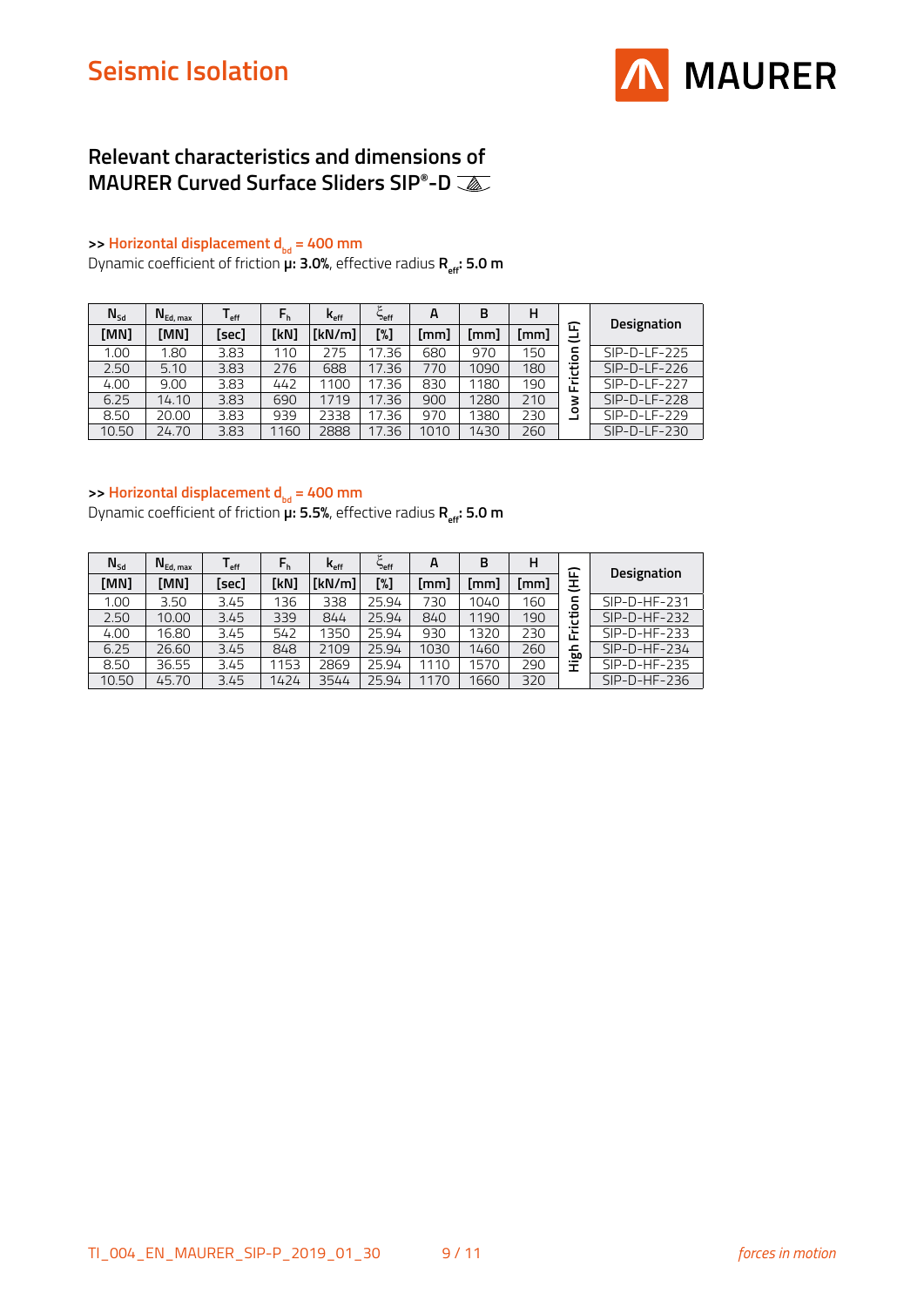

### **Relevant characteristics and dimensions of MAURER Curved Surface Sliders SIP®-D**

#### **>> Horizontal displacement d<sub>bd</sub> = 500 mm**

Dynamic coefficient of friction **µ: 5.5%**, effective radius **R**<sub>eff</sub>: **3.0 m** 

| $N_{sd}$ | $N_{Ed, max}$ | l <sub>eff</sub> | $F_h$ | $K_{\text{eff}}$ | ٤<br><b>Peff</b> | A    | в             | н    | 冚                              |                |
|----------|---------------|------------------|-------|------------------|------------------|------|---------------|------|--------------------------------|----------------|
| [MN]     | [MN]          | [sec]            | [kN]  | [kN/m]           | [%]              | (mm] | $\mathsf{mm}$ | [mm] | 王                              | Designation    |
| 1.00     | 1.75          | 3.01             | 226   | 443              | 15.80            | 850  | 1210          | 220  | 등                              | $SIP-D-HF-301$ |
| 2.50     | 5.40          | 3.01             | 562   | 1108             | 15.80            | 960  | 1360          | 260  | 흉                              | $SIP-D-HF-302$ |
| 4.00     | 9.40          | 3.01             | 902   | 1773             | 15.80            | 1050 | 1490          | 290  | Ē                              | $SIP-D-HF-303$ |
| 6.25     | 15.00         | 3.01             | 1410  | 2771             | 15.80            | 1150 | 1630          | 330  | ᅩ<br>60                        | $SIP-D-HF-304$ |
| 8.50     | 20.40         | 3.01             | 1916  | 3768             | 15.80            | 1220 | 1730          | 370  | $\overline{\phantom{0}}$<br>Ŧ. | SIP-D-HF-305   |
| 10.50    | 25.20         | 3.01             | 2369  | 4655             | 15.80            | 1290 | 1830          | 400  |                                | $SIP-D-HF-306$ |

#### **>> Horizontal displacement d**<sub>bd</sub> = 500 mm

Dynamic coefficient of friction **µ: 3.0%**, effective radius **R**<sub>eff</sub>: 4.0 m

| $N_{sd}$ | $N_{Ed, max}$ | l <sub>eff</sub> | $F_h$ | $\mathsf{k}_{\mathsf{eff}}$ | <b>Peff</b> | A    | B    | н    | 企                                        | Designation    |
|----------|---------------|------------------|-------|-----------------------------|-------------|------|------|------|------------------------------------------|----------------|
| [MN]     | [MN]          | [sec]            | [kN]  | [kN/m]                      | [%]         | [mm] | [mm] | [mm] | پ                                        |                |
| 2.50     | 3.90          | 3.60             | 391   | 775                         | 12.32       | 890  | 1260 | 200  | $\circ$<br>$\overline{\phantom{0}}$<br>≖ | SIP-D-LF-307   |
| 4.00     | 6.40          | 3.60             | 626   | 1240                        | 12.32       | 950  | 1350 | 230  | ت<br>$\overline{\phantom{0}}$            | $SIP-D-LF-308$ |
| 6.25     | 10.30         | 3.60             | 978   | 1938                        | 12.32       | 1020 | 1450 | 250  | ட                                        | $SIP-D-LF-309$ |
| 8.50     | 14.45         | 3.60             | 1330  | 2635                        | 12.32       | 1080 | 1530 | 270  | 3<br>ō                                   | $SIP-D-LF-310$ |
| 10.50    | 17.85         | 3.60             | 1643  | 3255                        | 2.32        | 1130 | 1600 | 290  |                                          | SIP-D-LF-311   |

#### >> **Horizontal displacement d**<sub>bd</sub> = 500 mm

Dynamic coefficient of friction **µ: 5.5%**, effective radius **R**<sub>eff</sub>: 4.0 m

| $N_{\text{Sd}}$ | $N_{Ed, max}$ | l <sub>eff</sub> | $F_h$ | $K_{\text{eff}}$ | ాeff  | A    | в    | н    | ᄄ            |                    |
|-----------------|---------------|------------------|-------|------------------|-------|------|------|------|--------------|--------------------|
| [MN]            | [MN]          | [sec]            | [kN]  | [kN/m]           | [%]   | [mm] | [mm] | [mm] | Ξ            | <b>Designation</b> |
| 1.00            | 2.40          | 3.34             | 182   | 360              | 19.45 | 850  | 1210 | 190  | ⊂<br>$\circ$ | $SIP-D-HF-312$     |
| 2.50            | 7.00          | 3.34             | 455   | 900              | 19.45 | 960  | 1360 | 220  | 흉            | $SIP-D-HF-313$     |
| 4.00            | 12.40         | 3.34             | 728   | 1440             | 19.45 | 1050 | 1490 | 260  | Έ<br>ш       | $SIP-D-HF-314$     |
| 6.25            | 19.40         | 3.34             | 1137  | 2250             | 19.45 | 1150 | 1630 | 290  | 딊            | $SIP-D-HF-315$     |
| 8.50            | 27.20         | 3.34             | 1546  | 3060             | 19.45 | 1230 | 1740 | 330  | 量            | $SIP-D-HF-316$     |
| 10.50           | 33.60         | 3.34             | 1909  | 3780             | 19.45 | 1290 | 1830 | 360  |              | $SIP-D-HF-317$     |

#### >> **Horizontal displacement d**<sub>bd</sub> = 500 mm

Dynamic coefficient of friction  $\mu$ : 3.0%, effective radius R<sub>eff</sub>: 5.0 m

| $N_{sd}$ | $N_{Ed, max}$ | ∎ eff | $F_h$ | $\mathsf{k}_{\scriptscriptstyle\mathsf{eff}}$ | eff"  | A    | в    | н    |         |                |
|----------|---------------|-------|-------|-----------------------------------------------|-------|------|------|------|---------|----------------|
| [MN]     | [MN]          | [sec] | [kN]  | [kN/m]                                        | [%]   | [mm] | [mm] | [mm] | 企<br>پے | Designation    |
| 1.00     | 1.45          | 3.93  | 131   | 260                                           | 14.69 | 800  | 1140 | 170  | ⊂<br>ō  | $SIP-D-LF-318$ |
| 2.50     | 4.25          | 3.93  | 327   | 650                                           | 14.69 | 890  | 1260 | 190  | ŧ       | SIP-D-LF-319   |
| 4.00     | 7.60          | 3.93  | 526   | 1040                                          | 14.69 | 950  | 1350 | 210  | ∵≂<br>ш | $SIP-D-LF-320$ |
| 6.25     | 12.20         | 3.93  | 815   | 1625                                          | 14.69 | 1020 | 1450 | 240  | š       | $SIP-D-LF-321$ |
| 8.50     | 17.40         | 3.93  | 1112  | 2210                                          | 14.69 | 1090 | 1550 | 250  |         | $SIP-D-LF-322$ |
| 10.50    | 21.50         | 3.93  | 1372  | 2730                                          | 14.69 | 1130 | 1600 | 270  |         | $SIP-D-LF-323$ |